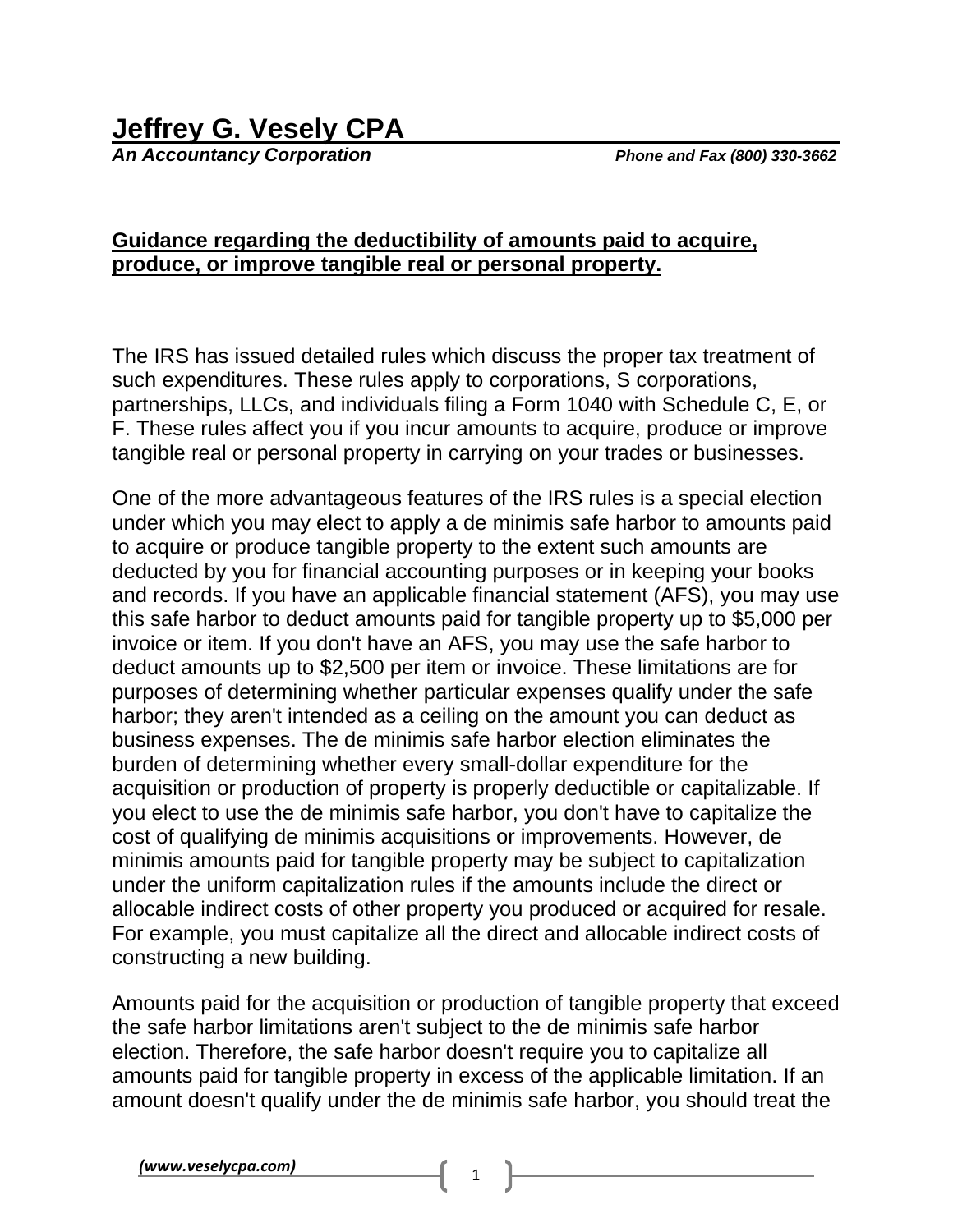amount under the normal rules that apply, i.e., currently deductible if paid for incidental materials and supplies or for repair and maintenance. This treatment is proper regardless of whether the amount exceeds the applicable de mininis safe harbor limitation. The de minimis safe harbor is simply an administrative convenience that generally allows you to elect to deduct smalldollar expenditures for the acquisition or production of property that otherwise must be capitalized under the general rules.

With respect to amounts expended for materials and supplies, such costs are deducted in the following way:

(1) If the materials and supplies are incidental, i.e., of minor or secondary importance, carried on hand without keeping a record of consumption, and no beginning and ending inventories are recorded, e.g., pens, paper, staplers, toner, trash baskets, then you deduct the materials and supplies costs in the tax year in which the amounts are paid or incurred, provided taxable income is clearly reflected.

(2) If the materials and supplies are not incidental, then you deduct the materials and supplies costs in the tax year in which the materials and supplies are first used or consumed in your operations. For example, deduct certain expendable spare parts in a trucking business for which records of consumption are kept and inventories are recorded in the tax year the part is removed from your storage area and installed in one of your trucks. However, an otherwise deductible material or supply cost could be subject to capitalization if you use the material or supply to improve property or if you incorporate the material or supply into property you produce or acquire for resale.

(3) If you elect to use the de minimis safe harbor and any materials and supplies also qualify for the safe harbor, you must deduct amounts paid for these materials or supplies under the safe harbor in the tax year the amounts are paid or incurred. Such amounts are not treated as amounts paid for materials and supplies and may be deducted as business expenses in the tax year they are paid or incurred.